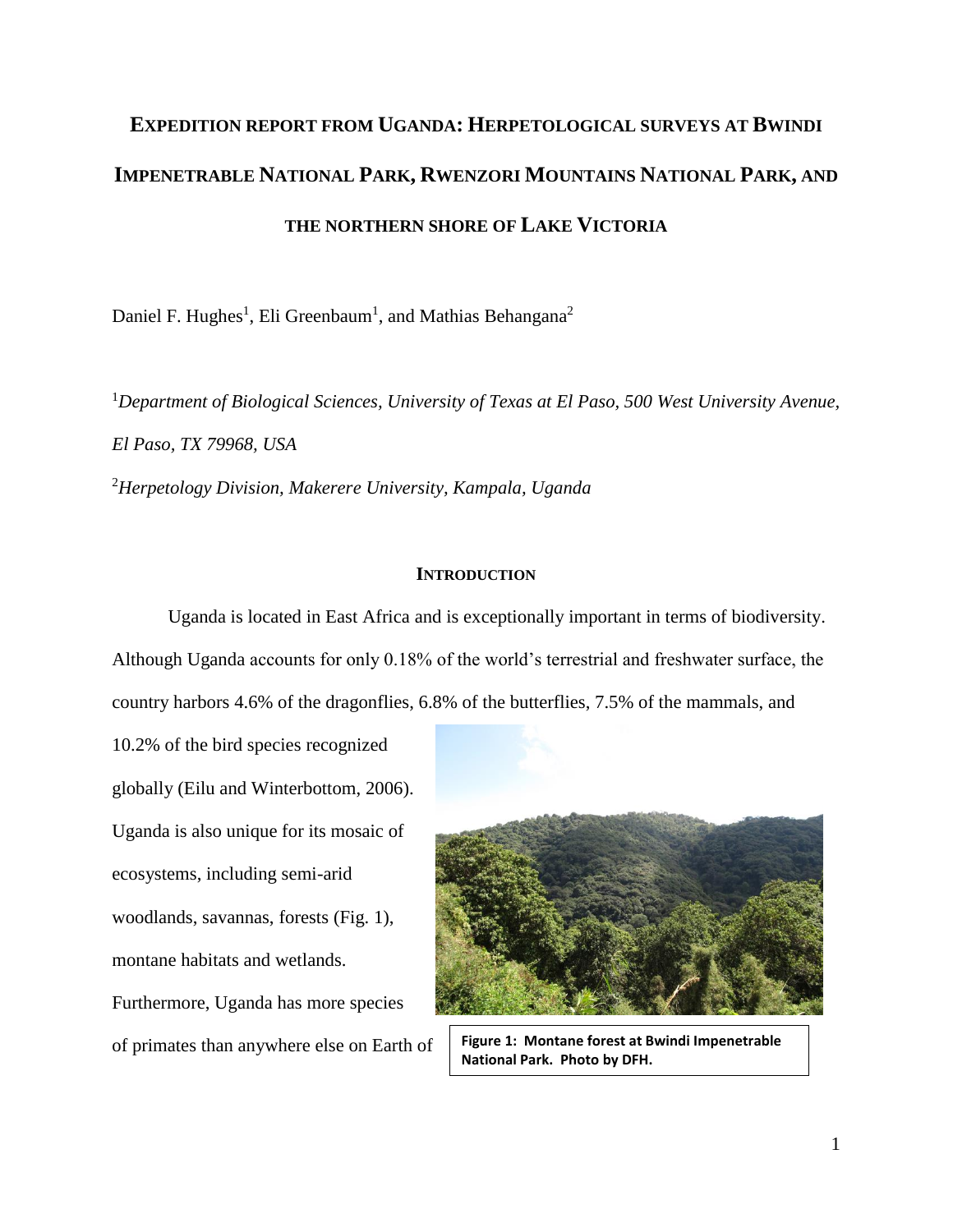similar area—Kibale National Park  $(760 \text{ km}^2)$  has 12 species of primates.

In particular, the Albertine Rift (AR) region of western Uganda is an important region for global conservation because it is an Endemic Bird Area and is part of the Eastern Afromontane Biodiversity Hotspot (Plumptre et al., 2003). This region contains more than half of continental Africa's bird species and nearly 40% of its mammal species. The conservation importance of this area stems not only from the high number of species, but also a high level of endemism. For example, this region has more endemic vertebrates than any other site in continental Africa (Plumptre et al., 2007). Western Uganda is a key component of the AR and the forests and lakes within this area constitute one of the most species rich parts of the world (Eilu and Winterbottom, 2006).

The National Geographic Society has considered Uganda as one of the top 20 global tourism destinations, in large part because of the numerous game parks, game reserves and forest reserves that harbor Uganda's immense biodiversity. Many of Uganda's vertebrate groups are well known because of their ecotourism appeal, yet reptiles and amphibians have arguably received far less attention. Therefore, the overall goal of this project was to assess the conservation value of two of Uganda's national parks (NP) and also the northern shore of Lake Victoria, with respect to the herpetofaunal diversity. One specific objective was identified undertake herpetofaunal surveys in order to provide empirical updates to checklists of Uganda that will be useful tools for management, and to bolster conservation efforts.

#### **MATERIALS AND METHODS**

*Study areas***. – Northern shore of Lake Victoria** (Entebbe region) (N00.26135, E32.63582) is largely an urban landscape, dominated by reedy vegetation and man-made structures. With a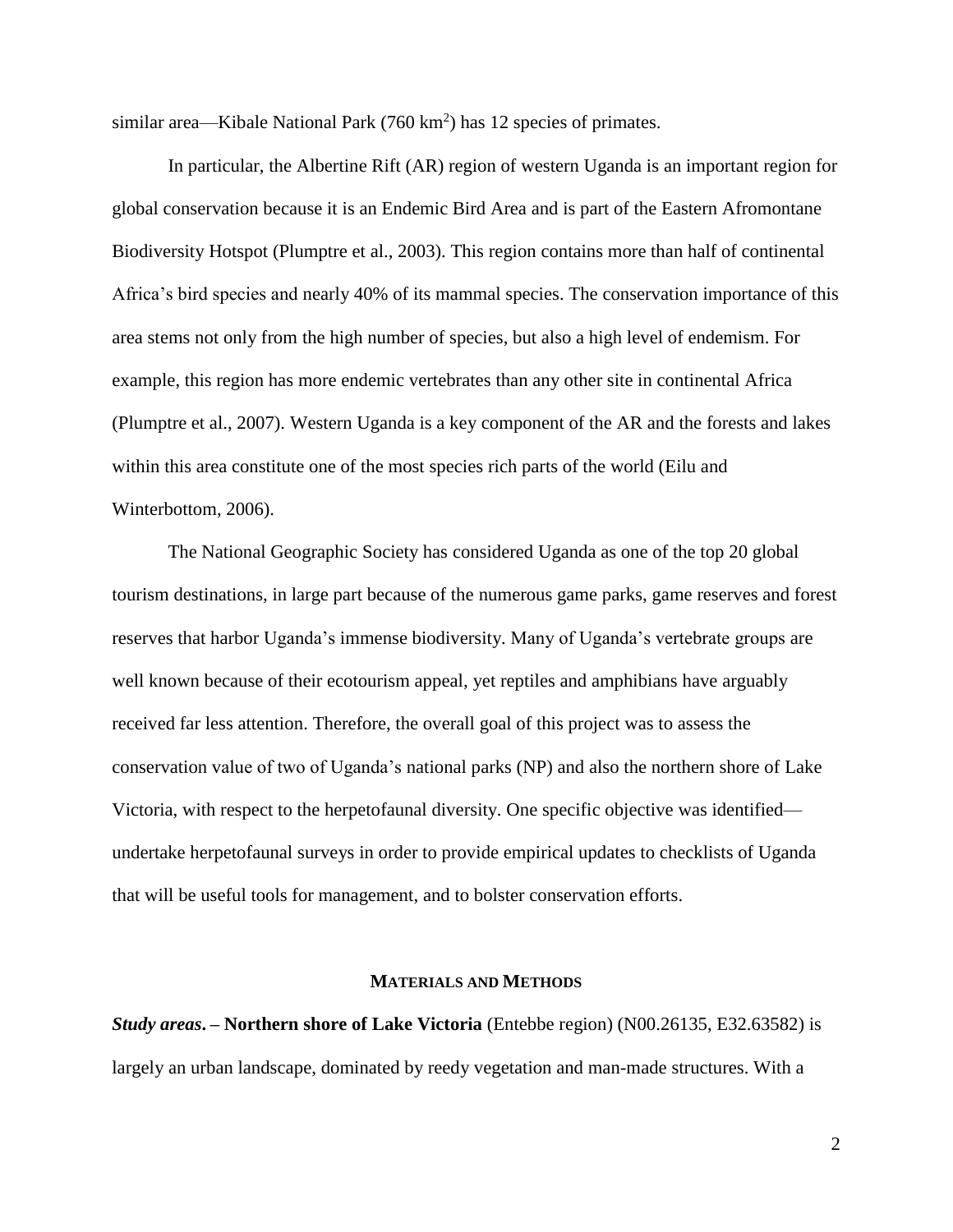surface area of 68,800 km<sup>2</sup>, Lake Victoria is Africa's largest lake by area, and the largest tropical lake in the world. Lake Victoria contains nearly  $2750 \text{ km}^3$  of water, making it the world's ninth largest continental lake by volume. It receives water from precipitation and an influx of streams. The lake is drained by the Nile River near Jinja along the northern shore. Lake Victoria occupies a shallow depression with a maximum depth of 84 m and an average depth of 40 m. The lake has

a shoreline of 4828 km and is divided among three countries: Kenya (6%), Uganda (45%) and Tanzania (49%). The shoreline habitat consists of open landscapes of headland or beach, with vegetation made up of swamp plants, such as the papyrus sedge, *Cyperus papyrus*. The sampling location was a low



**Figure 2:** *Crotaphopeltis degeni* **from Lake Victoria. Photo by EG.**

elevation (< 1200 m) urban beach habitat with flooded reed-like vegetation and many shallow pools. A large chorus of frogs was heard, and one snake (Fig. 2) was encountered in the grass near the lake. This site was sampled for one night on 22 May 2014.

**Bwindi Impenetrable National Park** (S01.04883, E29.79016) is a 32,100 ha protected area located in southwestern Uganda with an elevational range from 1160–2607 m, with 60% of the park over 2000 m. The hillsides consist of primary afromontane forest that contain more than 1000 flowering plant species, including 163 species of trees and 104 species of ferns. The climate is tropical with annual mean temperature ranging from 20–27°C and annual rainfall ranging from 1400–1900 mm. The biannually peaking wet season occurs from March to April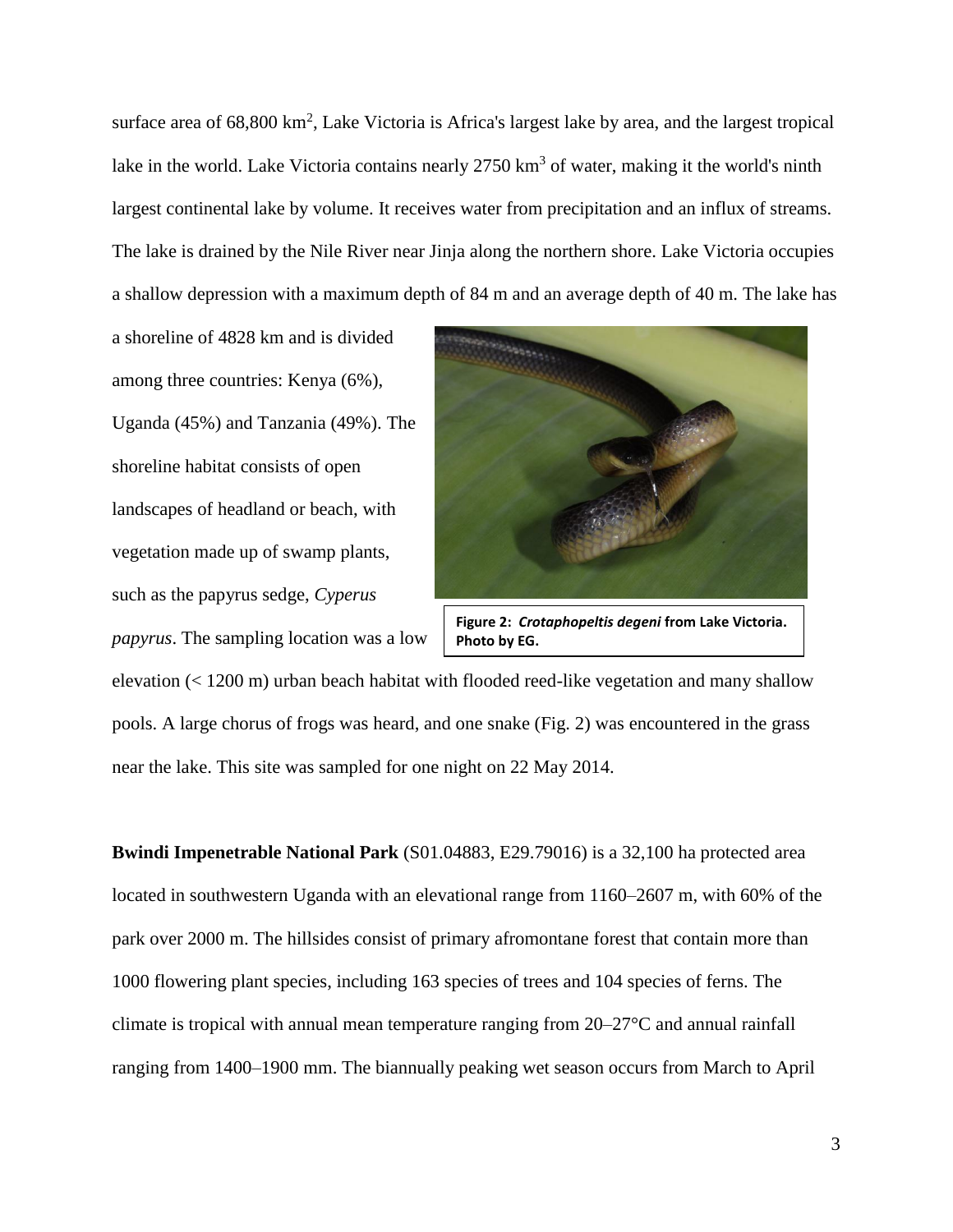and September to November. This area protects an estimated 320 mountain gorillas—nearly half of the world's population. It also provides ideal habitat for over 120 mammal species, including elephants and antelopes. There are nearly 350 species of birds that can be found in this forest, including 23 AR endemics. Sampling locations within the park included a low elevation  $\sim 1500$ m) wetland site near the Ihihizo River, and a high elevation (~2200 m) site at Rwizi Swamp. These sites were sampled from 25–31 May 2014.

**Rwenzori Mountains National Park** (N00.36247, E29.99863) is a 99,600 ha protected area located in western Uganda with an elevational range from 1100–3000 m. The Rwenzori Mountains reside along the Uganda-DR Congo border, and are situated in the northern area of the AR. The climate is tropical with annual rainfall averaging 2500 mm. The biannually peaking

wet season occurs from March to May and August to December. The diversity of ecosystems here include equatorial snow peaks, lower elevation slopes of moorland, bamboo, and afromontane forest. Five primary vegetation zones have been identified on the mountains and are associated with high elevations—



**Figure 3:** *Trioceros johnstoni* **from Ruboni Community Hotel near Rwenzori Mountains NP. Photo by EG.**

montane forest, bamboo forest, tree heath-bog, *Hagenia-Rapanea* scrub, and afro-alpine moorland. The NP protects 70 mammals and 217 bird species, including 19 AR endemics. Sampling locations within the park included a low elevation  $(\sim 1650 \text{ m})$  site comprising flooded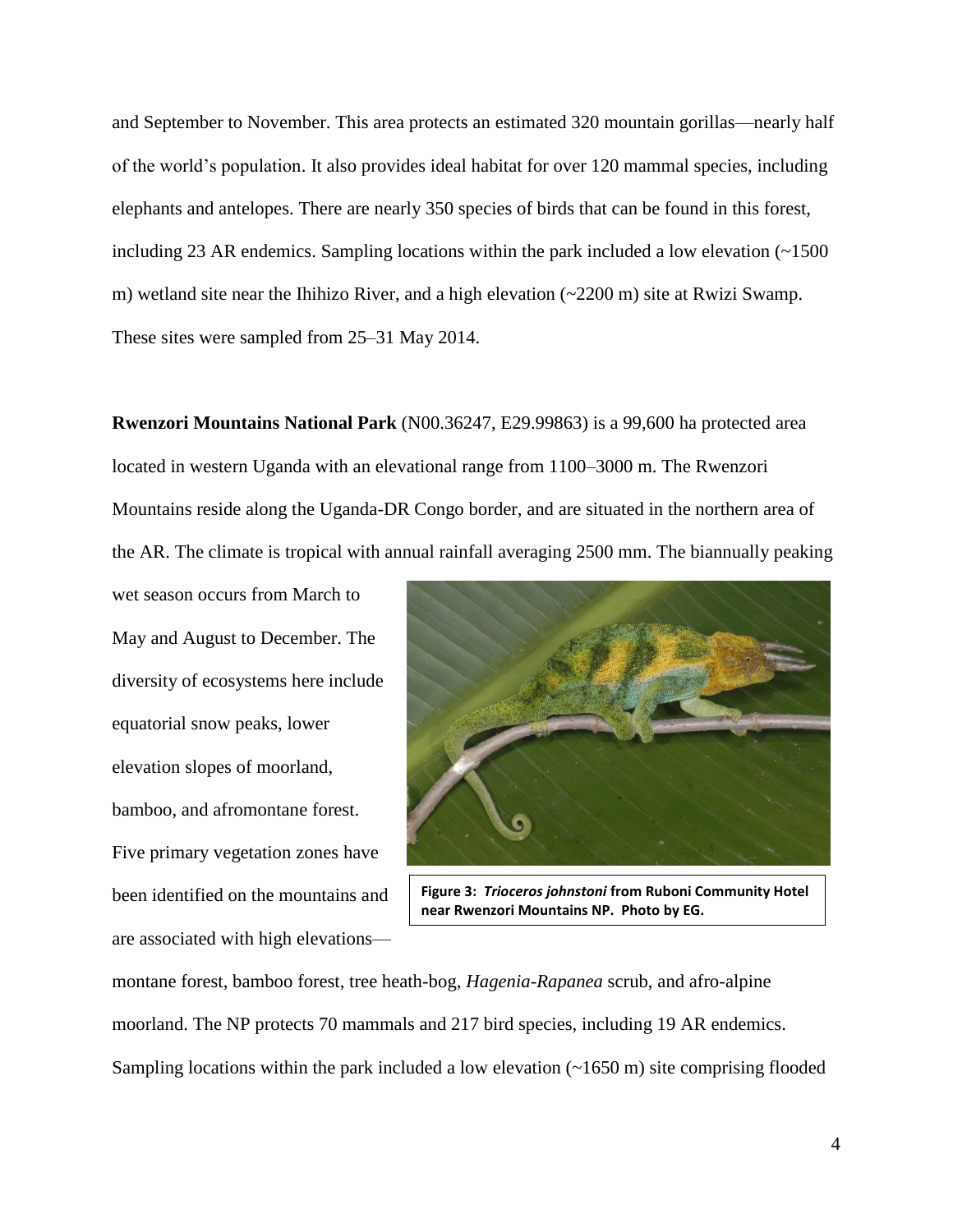and disturbed vegetation near the Ruboni Community Hotel (Fig. 3), and a higher elevation (~2000 m) site in primary forest along the Mubuku River. These sites were sampled from 31 May to 1 June 2014.

*Surveying and collecting.* – Between 22 May and 4 June 2014, amphibians and reptiles were caught by hand or net during diurnal and nocturnal searches. The authors, with help from local guides and Makerere University students, searched in forests, around small streams, and near flooded vegetation at each location. Notes were made regarding GPS coordinates, ecology, behavior, date, time, and habitat details of each specimen collected. Animals were preserved in 10% formalin. Tissue samples were taken from most specimens and stored in 100% ethanol. On completion of the expedition, with proper permits, the specimens were transferred to the University of Texas at El Paso (UTEP) Biodiversity Collections in El Paso Texas, USA, for further analysis. Genomic DNA extraction from tissue samples and subsequent PCR reactions with gene-specific primers followed standard laboratory protocols (see Portillo et al., in press).

*Species identification. –* All animals were initially identified by external morphology and putative species ranges published in the literature (Branch, 1998; Schiøtz, 1999; Spawls et al., 2002, 2006; Tilbury, 2010). Initial identifications were corroborated by experts (EG and MB). Phylogenetic analyses of genetic data combined with previously collected samples from eight years of expeditions to the DR Congo side of the AR (EG), were used to confirm species identifications and to detect possible cryptic species.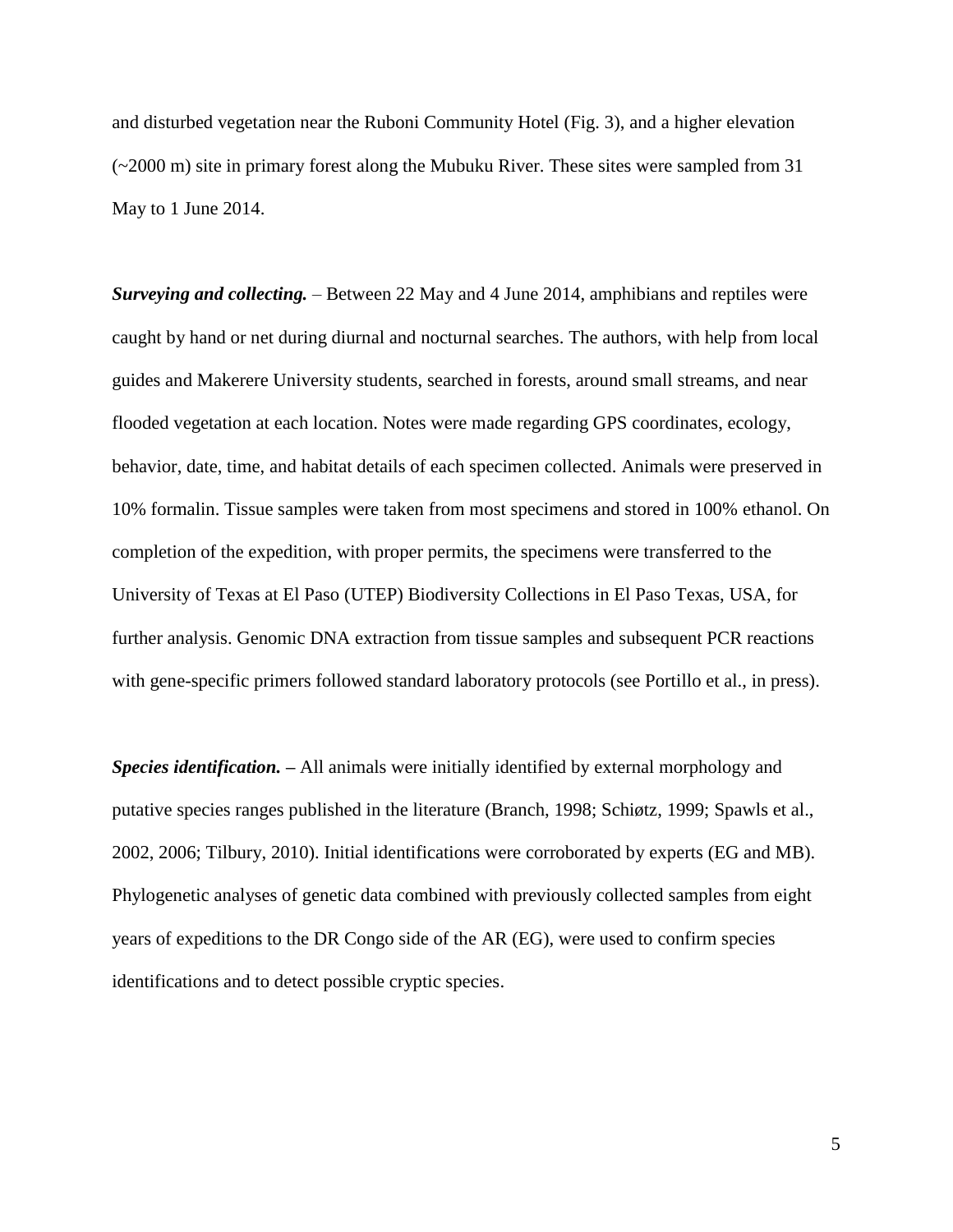## **RESULTS**

*Total numbers of species.* – A total of 185 specimens was collected during the sampling period from the forests of Rwenzori Mountains NP, Bwindi Impenetrable NP, flooded reeds of Lake Victoria's northern shore, representing 20 amphibian species (Table 1) and 21 reptile species

(Table 2). Three additional amphibian species and one reptile species were detected outside of the primary collection sites (Table 3), bringing the total species detected to 45. Of these, one frog from Bwindi Impenetrable NP (*Leptopelis* sp. nov., Fig. 4) is confirmed as new to science (Portillo et al., in press), and one lizard (*Leptosiaphos meleagris*) from Rwenzori



**Figure 4:** *Leptopelis* **sp. nov. from Bwindi Impenetrable NP. Photo by EG.**

Mountains NP had not been observed in decades, and no color-in-life photographs previously existed. Several species were unique to each site, yet there was a large degree of overlap between the two AR sites. Only a single species (*Ptychadena nilotica*) overlapped between any of the AR sites and the Lake Victoria site.

*Number of species per site.* – Twenty-five total species were detected at Bwindi NP, representing 12 amphibian species and 13 reptile species (Table 1; Table 2). This location was the most species rich site of the three sampled localities in terms of reptiles and amphibians. Some reptile species (e.g., *Philothamnus emini* [currently known as *P*. *angolensis*] and *Acanthocercus kiwuensis* [currently known as *A*. *atricollis*]) and at least one amphibian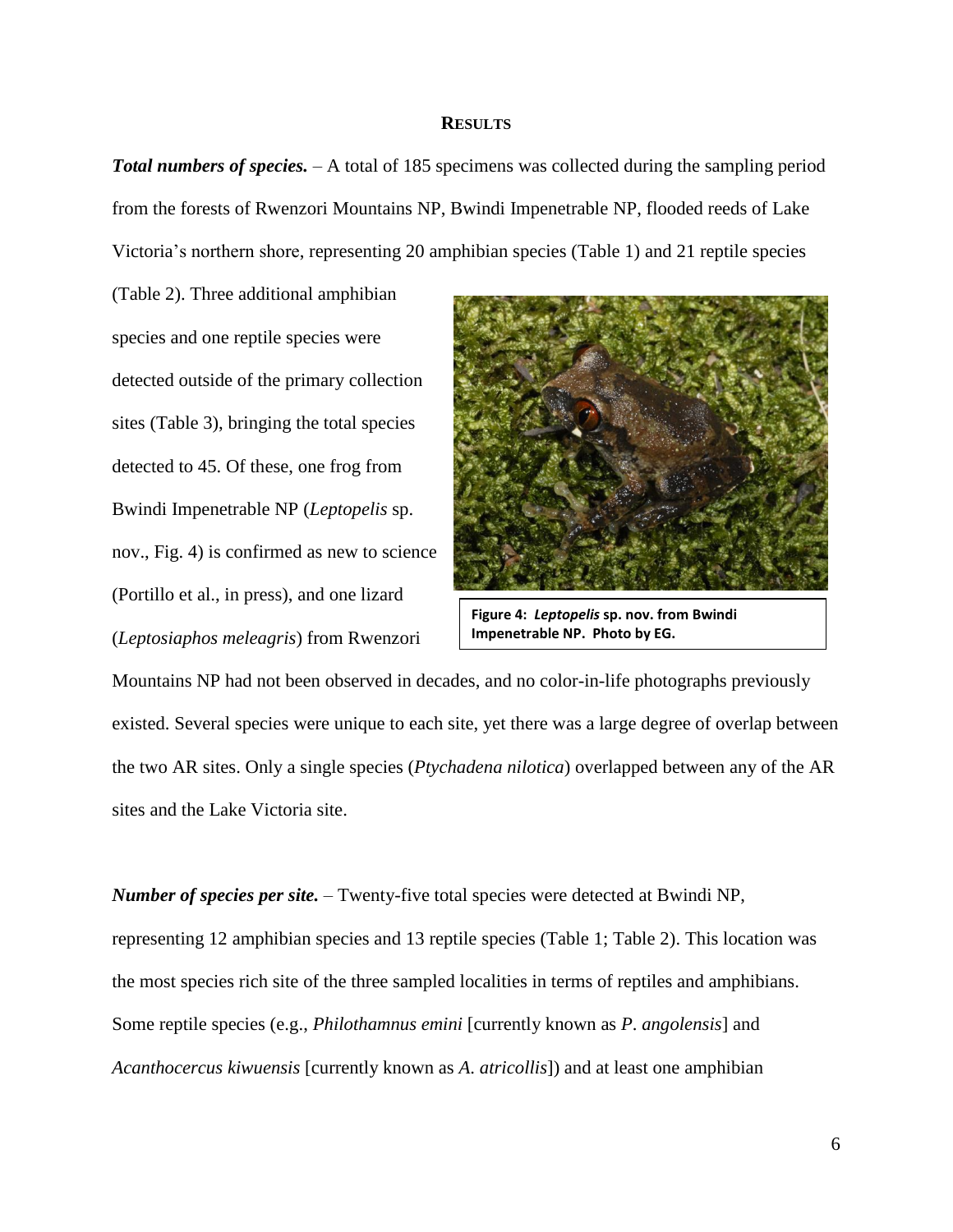(*Hyperolius ituriensis* [currently known as *H*. *cinnamomeoventris*]) found at Bwindi NP, are currently considered synonyms or subspecies, but these animals represent unique lineages that warrant full species status (EG unpub. data), and future publications will clarify their taxonomic status.

Eleven total species were detected at Rwenzori NP, representing one amphibian species and 10 reptile species (Table 1; Table 2). The single amphibian species (*Amietia lubrica*, Fig. 5) detected at Rwenzori NP was also found at Bwindi NP and seems to be widespread in western Uganda, Rwanda and Burundi. The original description for



**Figure 5: The poorly known species** *Amietia lubrica***. Photo by EG.**

this species was very poor, and no color photographs were provided, but we have now documented this species (with color photos) from its type locality at Lake Bunyonyi. Several reptile species found at Rwenzori NP were also found at Bwindi NP, confirming that they also have a widespread distribution in the AR, including *Atheris nitschei*, *Trioceros ellioti*, and *T. johnstoni*.

Eleven total species were detected at the Lake Victoria site, representing nine amphibian species and two reptile species (Table 1; Table 2). Several of the amphibian species detected are common lowland species (e.g., *Hoplobatrachus occipitalis*) and have a large range across sub-Saharan Africa. The single snake species detected at this site (*Crotaphopeltis degeni*, Fig. 1) is the only species of this genus found during the expedition. Nine total species were detected at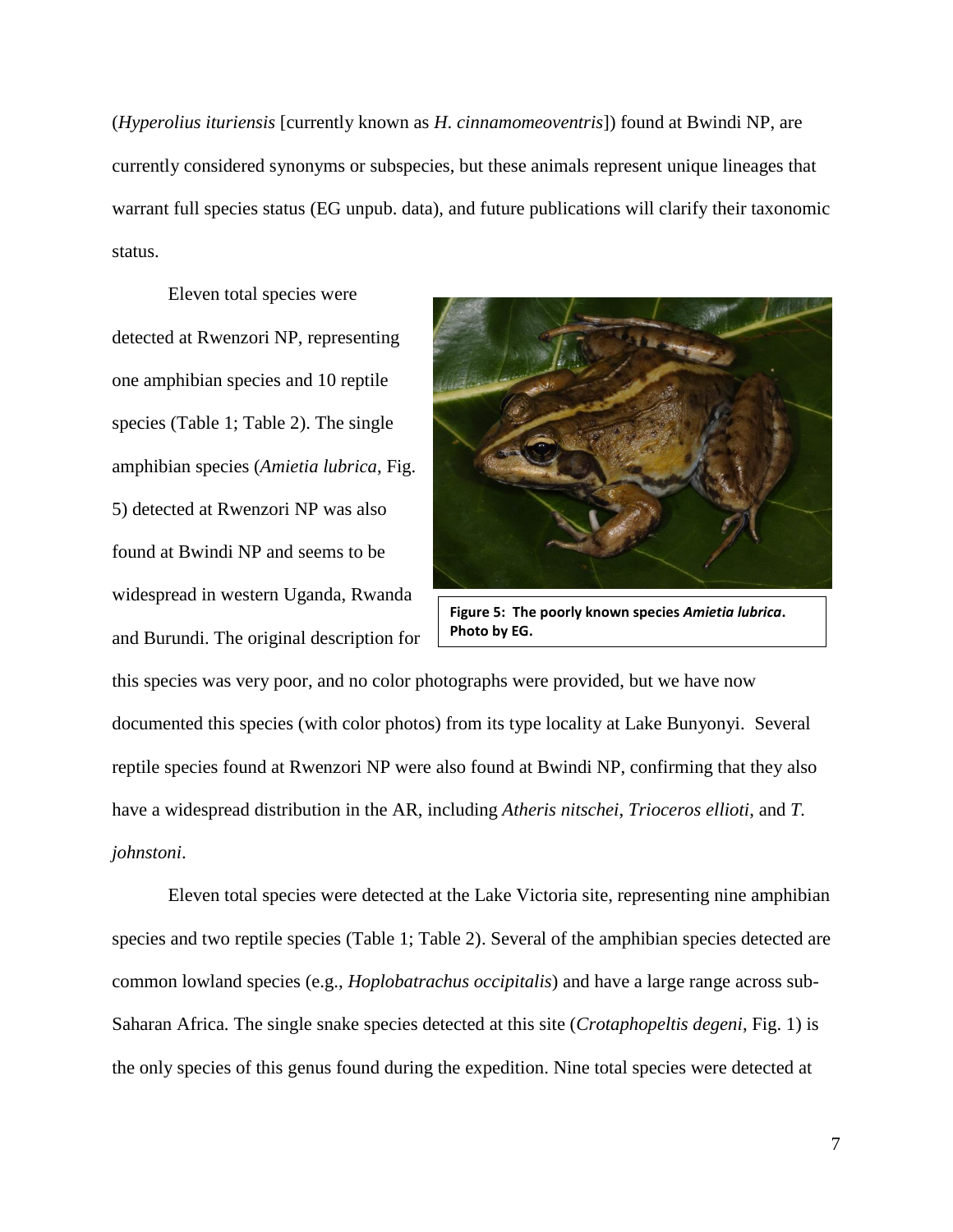sites other than the primary study sites, representing seven amphibian species and two reptile species (Table 3).

Table 1. – List of amphibian species collected in Uganda during the 2014 expedition. Species collected were identified by morphology and phylogenetic analyses. Amphibian taxonomy follows Frost (2014). If a species was detected at two localities the \* denotes the locality that the coordinates represent.

| <b>Species</b>             | <b>Common Name</b>        | <b>Bwindi</b><br><b>NP</b> | Rwenzori<br>NP | Lake<br><b>Victoria</b> | <b>Coordinates</b>      | <b>Elevation</b> |
|----------------------------|---------------------------|----------------------------|----------------|-------------------------|-------------------------|------------------|
| Afrixalus quadrivitattus   | <b>Banded Banana Frog</b> |                            |                | X                       | N00.26135, E32.63582    | 1140 m           |
| Amietia lubrica            | <b>River Frog</b>         | $X^*$                      | X              |                         | *S01.033597, E29.783446 | 2111 m           |
| Amietophrynus gutturalis   | <b>Guttural Toad</b>      |                            |                | X                       | N00.26135, E32.63582    | 1140 m           |
| Amietophrynus kisoloensis  | Kisolo Toad               | X                          |                |                         | S01.033597, E29.783446  | 2111 m           |
| Hoplobatrachus occipitalis | Crowned Bullfrog          |                            |                | X                       | N00.26135, E32.63582    | 1140 m           |
| Hylarana albolabris        | White-lipped Frog         |                            |                | X                       | N00.26135, E32.63582    | 1140 m           |
| Hylarana galamensis        | Marble-legged Frog        |                            |                | X                       | N00.26135, E32.63582    | 1140 m           |
| Hyperolius castaneus       | Ahl's Reed Frog           | X                          |                |                         | S01.033597, E29.783446  | 2111 m           |
| Hyperolius frontalis       | White-snouted Reed Frog   | X                          |                |                         | S00.97942, E29.69155    | 1468 m           |
| Hyperolius ituriensis      | Ituri Reed Frog           | X                          |                |                         | S00.97628, E29.68685    | 1485 m           |
| Hyperolius kivuensis       | Lake Kivu Reed Frog       |                            |                | X                       | N00.26135, E32.63582    | 1140 m           |
| Hyperolius lateralis       | Side-striped Reed Frog    | X                          |                |                         | S00.97628, E29.68685    | 1485 m           |
| Hyperolius viridiflavus    | Common Reed Frog          |                            |                | $\mathbf{X}$            | N00.26135, E32.63582    | 1140 m           |
| Hyperolius v. francoisi    | Common Reed Frog          | X                          |                |                         | S01.033597, E29.783446  | 2111 m           |
| Hyperolius v. schubotzi    | Common Reed Frog          |                            |                | $\mathbf X$             | N00.26135, E32.63582    | 1140 m           |
| Leptopelis sp. nov.        | <b>Forest Tree Frog</b>   | X                          |                |                         | S01.04883, E29.79016    | $2100 \text{ m}$ |
| Phrynobatrachus sp.        | Puddle Frog               | X                          |                |                         | S01.033597, E29.783446  | 2111 m           |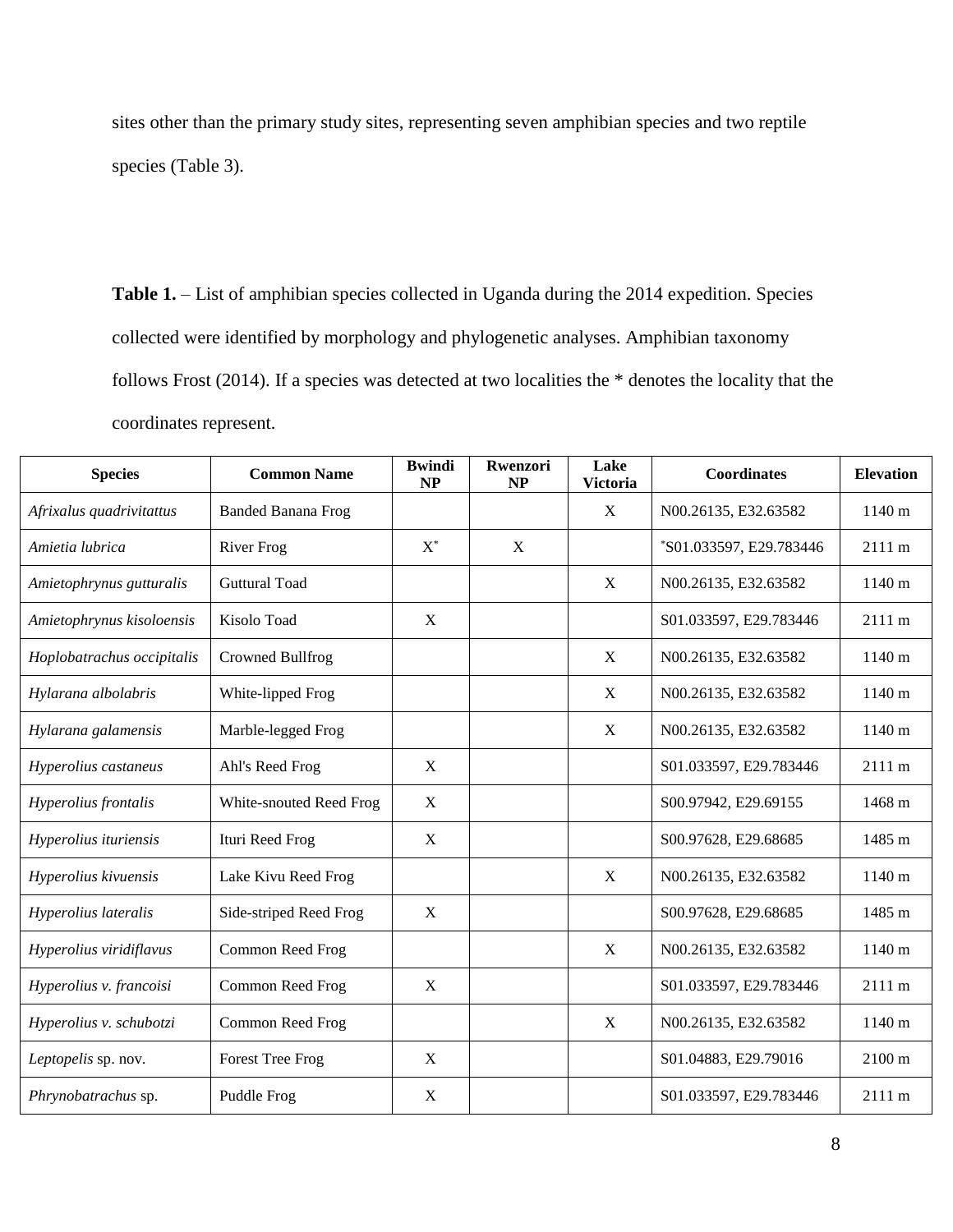| Phlyctimantis verrucosus | Warty Striped Frog |                |   | S00.97628, E29.68685    | 1485 m           |
|--------------------------|--------------------|----------------|---|-------------------------|------------------|
| Ptychadena chrysogaster  | Rwanda Rocket Frog |                |   | S01.033597, E29.783446  | $2111 \text{ m}$ |
| Ptychadena nilotica      | Rocket Frog        | $\mathbf{V}^*$ | X | *S01.033597, E29.783446 | $2111 \text{ m}$ |

Table 2. – List of reptile species collected in Uganda during the 2014 expedition. Species collected were identified by morphology and phylogenetic analyses. Reptile taxonomy follows Uetz and Hošek (2014). If a species was detected at two localities the \* denotes the locality that the coordinates represent.

| <b>Species</b>            | <b>Common Name</b>              | <b>Bwindi</b><br><b>NP</b> | Rwenzori<br><b>NP</b> | Lake<br><b>Victoria</b> | <b>Coordinates</b>     | <b>Elevation</b> |
|---------------------------|---------------------------------|----------------------------|-----------------------|-------------------------|------------------------|------------------|
| Acanthocercus kiwuensis   | <b>Blue-headed Tree Agama</b>   | X                          |                       |                         | S00.95538, E29.67719   | $1455 \text{ m}$ |
| Adolfus africanus         | Multi-scaled Forest Lizard      | $\mathbf{X}$               |                       |                         | S01.04169, E29.77678   | $2323 \text{ m}$ |
| Adolfus jacksoni          | Jackson's Forest Lizard         |                            | X                     |                         | N00.36247, E29.99863   | 2075 m           |
| Atheris nitschei          | Great Lakes Bush Viper          | $X^*$                      | X                     |                         | *S01.04452, E29.77541  | 2296 m           |
| Congolacerta vauereselli  | Sparse-scaled Forest Lizard     | X                          |                       |                         | S01.04643, E29.77389   | 2332 m           |
| Crotaphopeltis degeni     | Degen's Herald Snake            |                            |                       | X                       | N00.26135, E32.63582   | 1140 m           |
| Dasypeltis atra           | Common Egg Eater                | $\mathbf{X}$               |                       |                         | S01.04705, E29.78311   | $2260 \text{ m}$ |
| Dipsadoboa unicolor       | Günther's Green Tree Snake      | X                          |                       |                         | S00.97628, E29.68685   | 1485 m           |
| Kinyongia adolfifriderici | Ituri Chameleon                 | $X^*$                      | X                     |                         | S01.04836, E29.77684   | 2284 m           |
| Kinyongia xenorhina       | <b>Strange-horned Chameleon</b> |                            | X                     |                         | N00.36247, E29.99863   | 2075 m           |
| Leptosiaphos meleagris    | Rwenzori Four-toed Skink        |                            | X                     |                         | N00.36247, E29.99863   | $2075 \text{ m}$ |
| Letheobia sp.             | <b>Beaked Snake</b>             |                            | X                     |                         | N00.36247, E29.99863   | $2075 \text{ m}$ |
| Lycophidion ornatum       | <b>Ornate Wolf Snake</b>        | X                          |                       |                         | S01.04705, E29.78311   | 2260 m           |
| Philothamnus emini        | Western Green Snake             | X                          |                       |                         | S01.033597, E29.783446 | 2111 m           |
| Polemon graueri           | Grauer's Snake Eater            |                            | X                     |                         | N00.36247, E29.99863   | $2075 \text{ m}$ |
| Trachylepis maculilabris  | Speckle-lipped Skink            |                            |                       | X                       | N00.25562, E32.61842   | $1226 \text{ m}$ |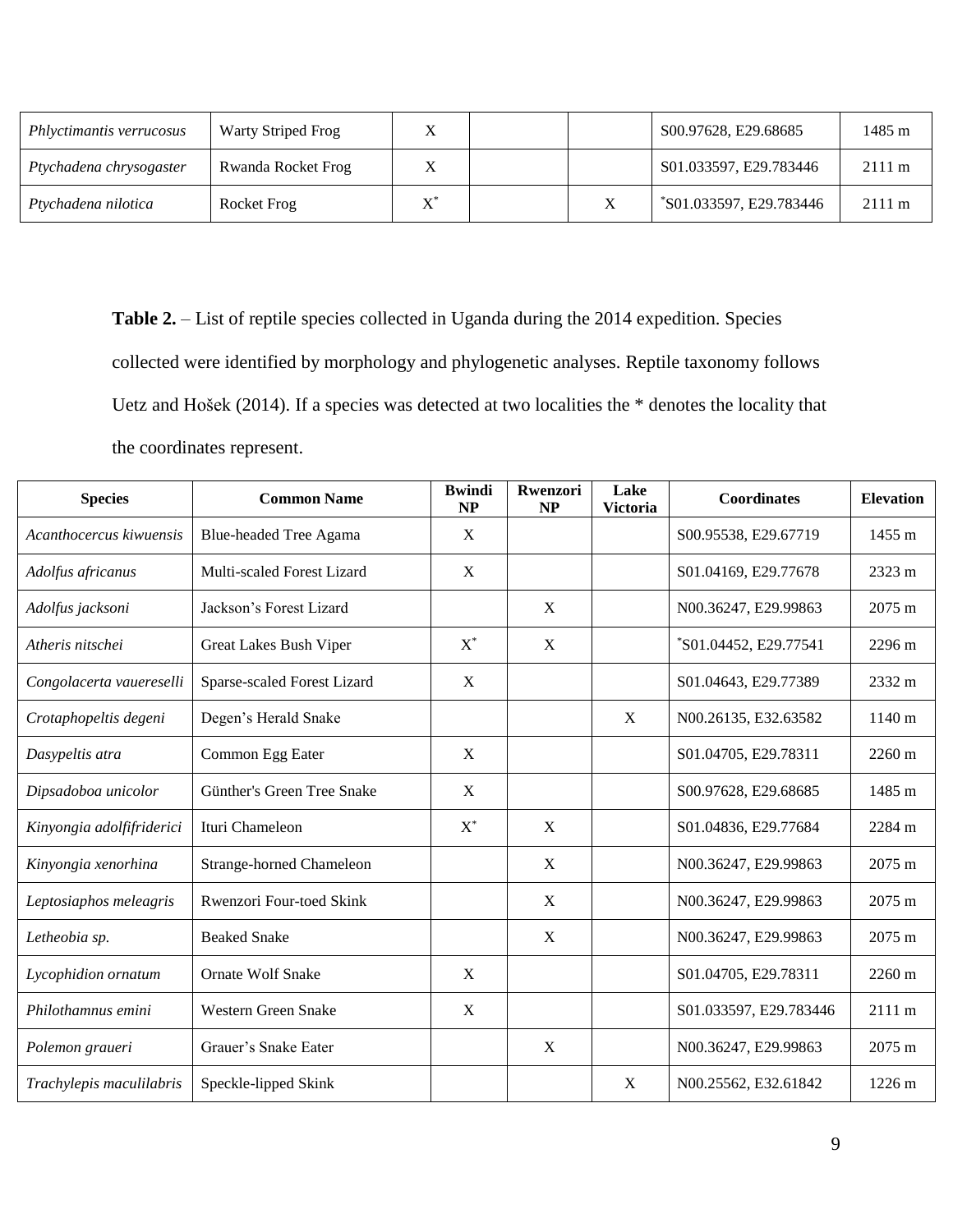| Trachylepis striata      | African Striped Skink           |             |   | S01.04169, E29.77678  | $2323 \text{ m}$ |
|--------------------------|---------------------------------|-------------|---|-----------------------|------------------|
| <i>Trioceros ellioti</i> | Montane Side-striped Chameleon  |             | X | N00.34972, E30.02973  | $1655 \text{ m}$ |
| Trioceros johnstoni      | Johnston's Chameleon            | $X^{\circ}$ | X | *S01.04836, E29.77684 | 2284 m           |
| <i>Trioceros rudis</i>   | Rwenzori Side-striped Chameleon |             |   | S01.04836, E29.77684  | 2284 m           |
| Rhampholeon boulengeri   | Boulenger's Pygmy Chameleon     | X           | X | *S00.97828, E29.69354 | 1563 m           |

Table 3. – List of amphibian and reptile species collected in Uganda while traveling to and from study sites during the 2014 expedition. Species collected were identified by morphology and phylogenetic analyses. Amphibian taxonomy follows Frost (2014) and reptile taxonomy follows Uetz and Hošek (2014).

| <b>Species</b>                 | <b>Common Name</b>      | Locality                     | <b>Coordinates</b>   | <b>Elevation</b>     |
|--------------------------------|-------------------------|------------------------------|----------------------|----------------------|
| Amietia lubrica                | River Frog              | Lake Bunyonyi                | S01.26608, E29.93748 | $1936 \text{ m}$     |
| Chamaeleo gracilis             | Slender Chameleon       | On road North of Rwenzori NP | N01.41419, E31.33657 | $1107 \text{ m}$     |
| <i>Hemisus</i> sp.             | Shovel-snouted Frog     | <b>Murchison Falls NP</b>    | N02.28668, E31.56743 | $632 \text{ m}$      |
| Hyperolius kivuensis           | Lake Kivu Reed Frog     | Lake Bunyonyi                | S01.26608, E29.93748 | $1936 \text{ m}$     |
| Leptopelis oryi                | Ory's Tree Frog         | Nebbi                        | N02.48015, E31.09239 | $1009 \; \mathrm{m}$ |
| Leptopelis sp. nov.            | <b>Forest Tree Frog</b> | Muchuya Swamp                | S01.25543, E29.79689 | $2200 \text{ m}$     |
| Philothamnus emini             | Western Green Snake     | On road West of Kampala      | S00.38467, E31.21775 | $1186 \text{ m}$     |
| Phrynobatrachus cf. natalensis | Puddle Frog             | Nebbi                        | N02.48015, E31.09239 | $1140 \text{ m}$     |
| Ptychadena nilotica            | <b>Rocket Frog</b>      | Lake Bunyonyi                | S01.26608, E29.93748 | $1936 \text{ m}$     |

## **DISCUSSION**

Many of the species collected during this preliminary assessment of Uganda's

herpetofauna substantiate their purported presence in these areas (Branch, 1998; Schiøtz, 1999;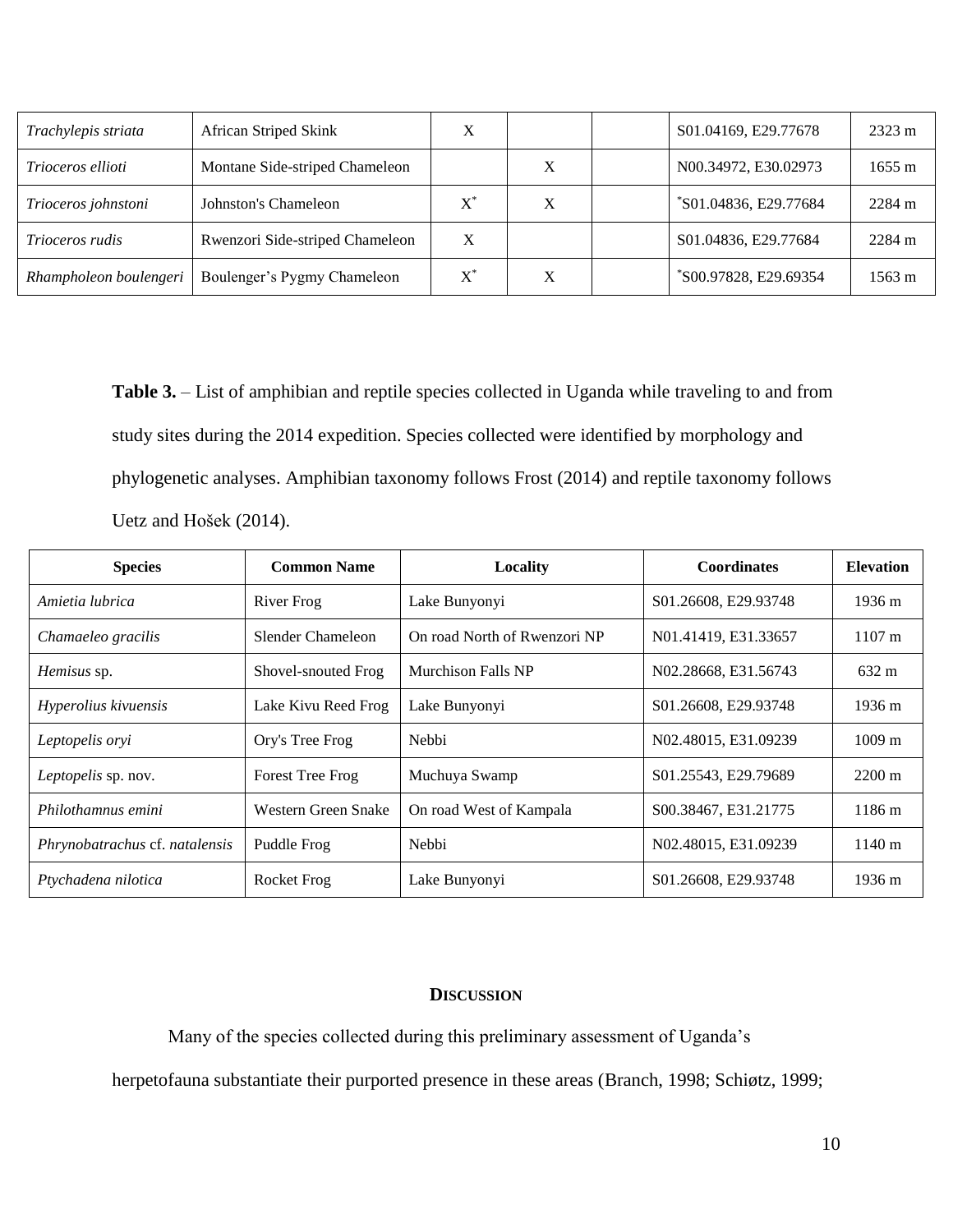Spawls et al., 2002, 2006; Tilbury, 2010). At least one of the frog species is new to science and further analyses need to be done to establish its taxonomic status (e.g., *Leptopelis* sp. nov.) (Portillo et al., in press). Some of the reptile species are currently known as subspecies only, and likely need to be elevated to full species (EG unpub. data). Approximately 119 amphibian species and 175 reptile species can be found in the AR (Plumptre et al. 2003), of which 16 reptiles and 36 amphibians are endemic (Plumptre et al. 2007). Some AR endemics were collected during this expedition (e.g., *Atheris nitschei* and *Hyperolius castaneus*). The species lists provided here can be used by the Uganda Wildlife Authority and other parks management authorities to update previous checklists for these two NPs and for Uganda in general.

These preliminary surveys were relatively brief, and they highlight the need for additional work in Uganda, especially in poorly sampled regions (e.g., Otze Forest and Imatong Mountains) with respect to the herpetofauna. This collection represents a valuable resource for future studies into the natural history, taxonomy, and ultimately the conservation of AR fauna and Uganda's wildlife in general. Considering the limited sampling time  $(< 1$  month), our results most likely do not comprise the full diversity of the herpetofauna for these regions. Yet, several of the species may be new to science, and some of the species have not been observed in many years. These data highlight the importance of conducting surveys in regions known to harbor biodiversity and for understanding the herpetofauna of Uganda.

#### **LITERATURE CITED**

Branch, W. R. 1998. Field Guide to Snakes and other Reptiles of Southern Africa. Ralph Curtis Books, Florida, USA.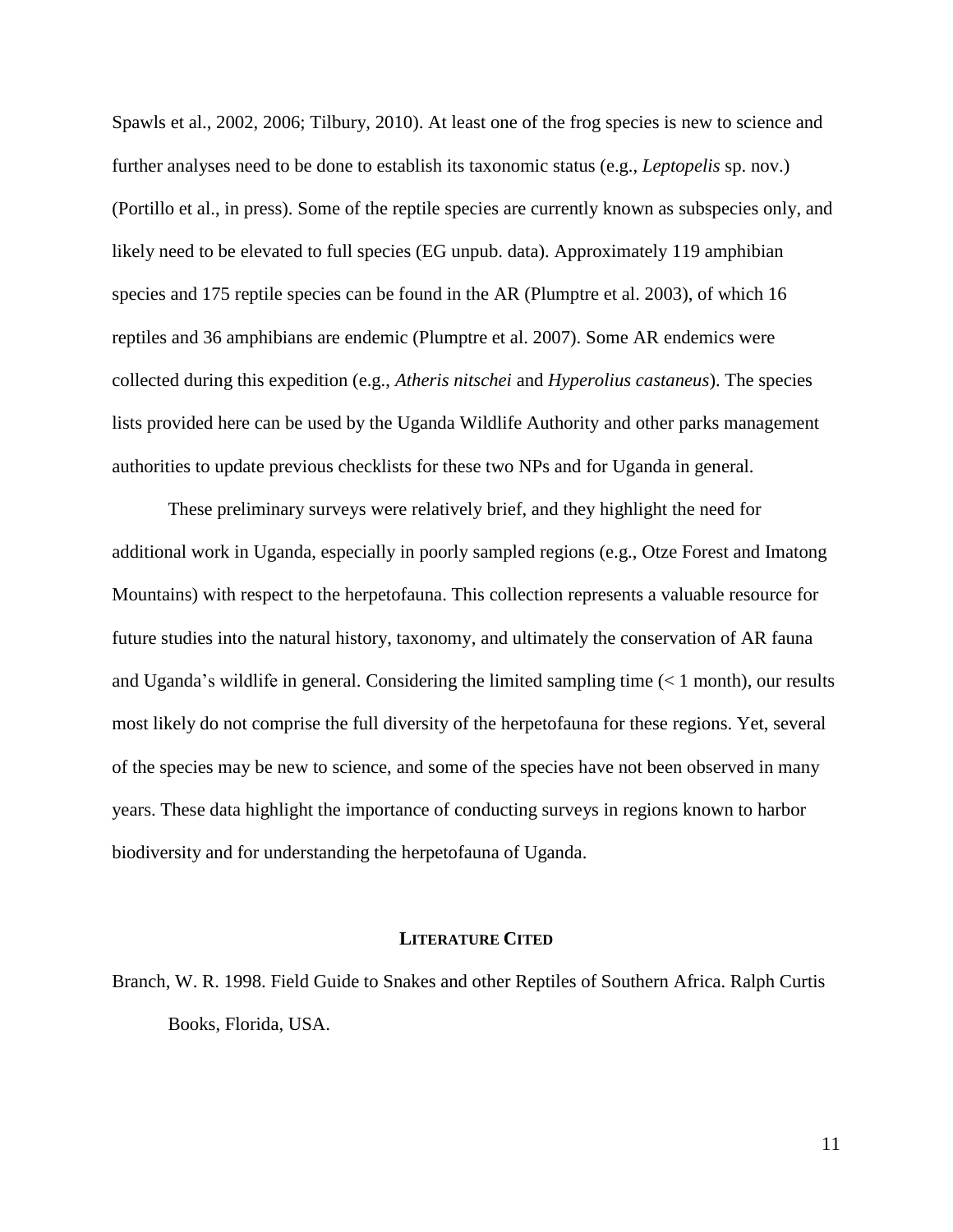- Eilu, G., and B. Winterbottom. 2006. Uganda biodiversity and tropical forest assessment: Final report. USAID Epiq II task order no. 351. Available Online: http://www.encapafrica.org/documents/biofor/Uganda%20Biodiversity%20Report%20- %207-2006.pdf
- Frost, D. R. 2014. Amphibian Species of the World: An Online Reference. Version 6.0 (25 Oct 2014). Electronic Database: http://research.amnh.org/herpetology/amphibia/index.html. American Museum of Natural History, New York, USA.
- Plumptre, A. J., M. Behangana, T. R. B. Davenport, C. Kahindo, E. R. Ndomba, P. Ssegawa, G. Eilu, D. Nkuutu, and I. Owiunji. 2003. The biodiversity of the Albertine Rift. Albertine Rift Technical Reports Series Number 3. Wildlife Conservation Society. Website: http://www.wcs.org
- Plumptre, A.J., T. R. B. Davenport, M. Behangana, R. Kityo, G. Eilu, P. Ssegawa, C. Ewango, D. Meirte, C. Kahindo, M. Herremans, J. Kerbis Peterhans, J. Pilgrim, M. Wilson, M. Languy, and D. Moyer. 2007. The biodiversity of the Albertine Rift. Biological Conservation 134:178–194.
- Portillo, F., E. Greenbaum, M. Menegon, C. Kusamba, and J. M. Dehling. in press. Phylogeography and species boundaries of *Leptopelis* (Anura: Arthroleptidae) from the Albertine Rift. Molecular Phylogenetics and Evolution.